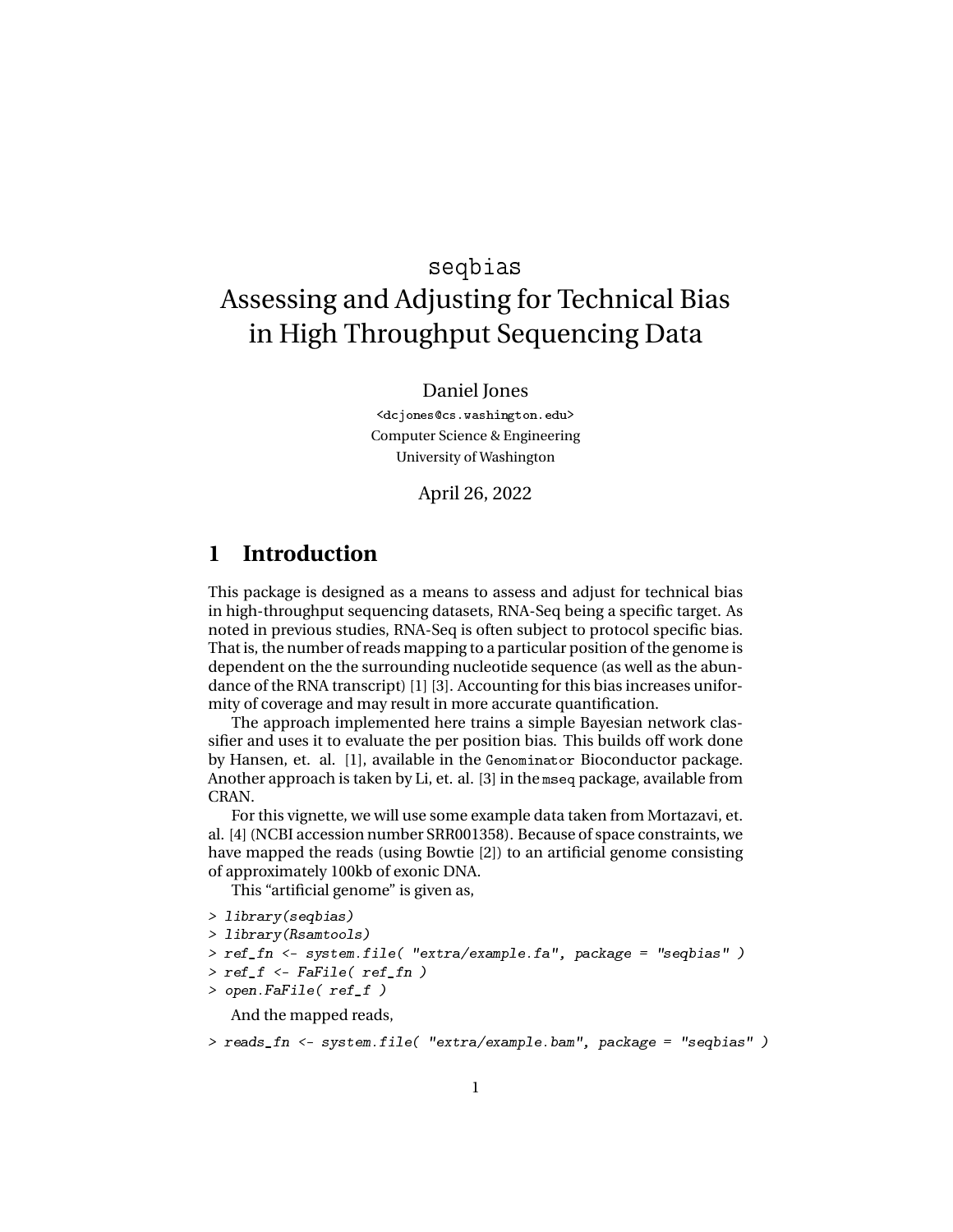### **2 Assessment**

As a natural first step, we would like to assess whether our sample is significantly biased. If this proves to be the case, we may wish to correct for this. A simple procedure to do so will be covered in the next section.

To assess the nucleotide frequency we will use a very simple procedure:

- 1. Generate a random sample of intervals across our reference genome.
- 2. Extract sequences for these intervals from a FASTA file.
- 3. Extract read counts across these intervals from a BAM file.
- 4. Using these sequences and counts, compute and plot nucleotide or kmer frequencies.

#### **Sampling**

For this step, we could use collection of known exons, but trustworthy annotations are not always available, and biasing the analysis by known exons may be a concern in some instances. Fortunately, seqbias provides a function to generate random intervals.

First, we extract a vector of sequence lengths, in the reference genome. Given an FASTA file than has been indexed with the samtools faidx command, we can use the Rsamtools package to read off the sequence lengths and to extract the sequence. First, the lengths,

```
> ref_seqs <- scanFaIndex( ref_f )
```
Once we have this, we generate 5 intervals of 100kb. It most cases we would want to generate a larger sample, but since we are working here with small reference sequence with dense coverage, we can get an accurate measurement with a few intervals.

```
> I <- random.intervals(ref_seqs, n = 5, m = 100000)
```
#### **Sequences**

Next we extract the nucleotide sequences,

```
> seqs <- scanFa( ref_f, I)
```
The scanFa function does not respect strand, so we must be sure to perform the reverse complement ourselves.

```
> neg_idx <- as.logical( I@strand == '-' )
> seqs[neg_idx] <- reverseComplement( seqs[neg_idx] )
```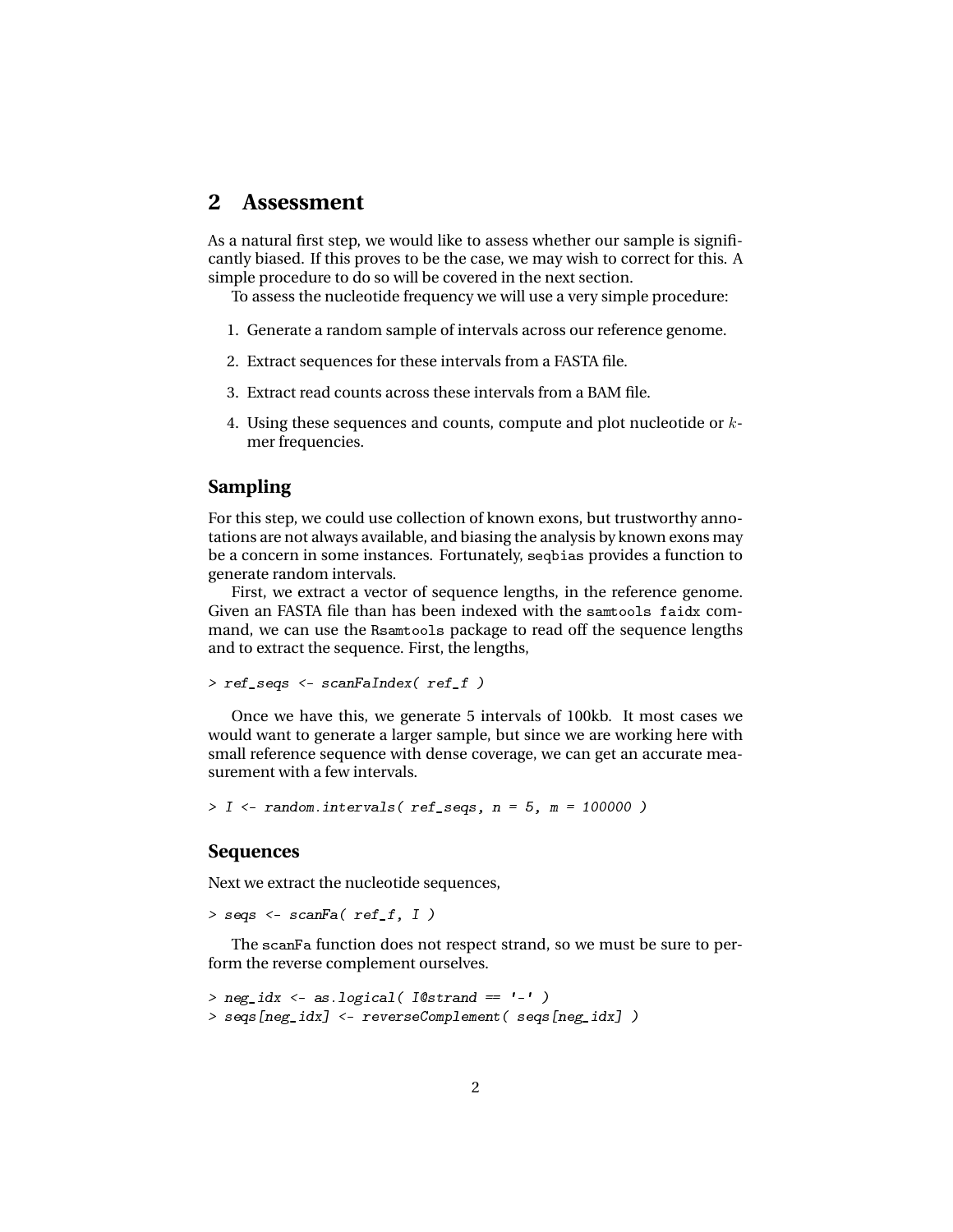#### **Counts**

Finally, we count the number of reads mapping to each position in our sampled intervals.

```
> counts <- count.reads( reads_fn, I, binary = T )
```
Unless the binary argument is FALSE, this function returns a 0-1 vector, where a position is 0 if no reads map to it, and 1 if *at least* one read maps to it. This is a more robust way to measure sequencing bias, as the frequencies can not get dominated by a few very high peaks.

#### **Frequencies**

At last, we compute the k-mer frequency (where  $k = 1$ , by default).

```
> freqs <- kmer.freq( seqs, counts )
```
A nice way to plot this is with the ggplot2 package, if available.

```
> if( require(ggplot2) ) {
+ P \leftarrow qplot(x = pos,+ y = freq,+ ylim = c(0.15, 0.4),
+ color = seq,
+ data = freqs,
+ geom = "line" )
+ P \leftarrow P + \text{facet\_grid} (\text{seq} \sim .)+ print(P)
+ } else {
   par( mar = c(5,1,1,1), mfrow = c(4,1))
+ with( subset( freqs, seq == "a" ),
+ plot( freq \sim pos, ylim = c(0.15, 0.4), sub = "a", type = 'l' ) )
+ with( subset( freqs, seq == "c" ),
+ plot( freq \sim pos, ylim = c(0.15, 0.4), sub = "c", type = 'l' ) )
+ with( subset( freqs, seq == "g" ),
+ plot( freq \sim pos, ylim = c(0.15, 0.4), sub = "g", type = 'l' ) )
+ with( subset( freqs, seq == "t" ),
+ plot( freq \sim pos, ylim = c(0.15, 0.4), sub = "t", type = 'l' ) )
+ }
```
Doing so will produce the following plot,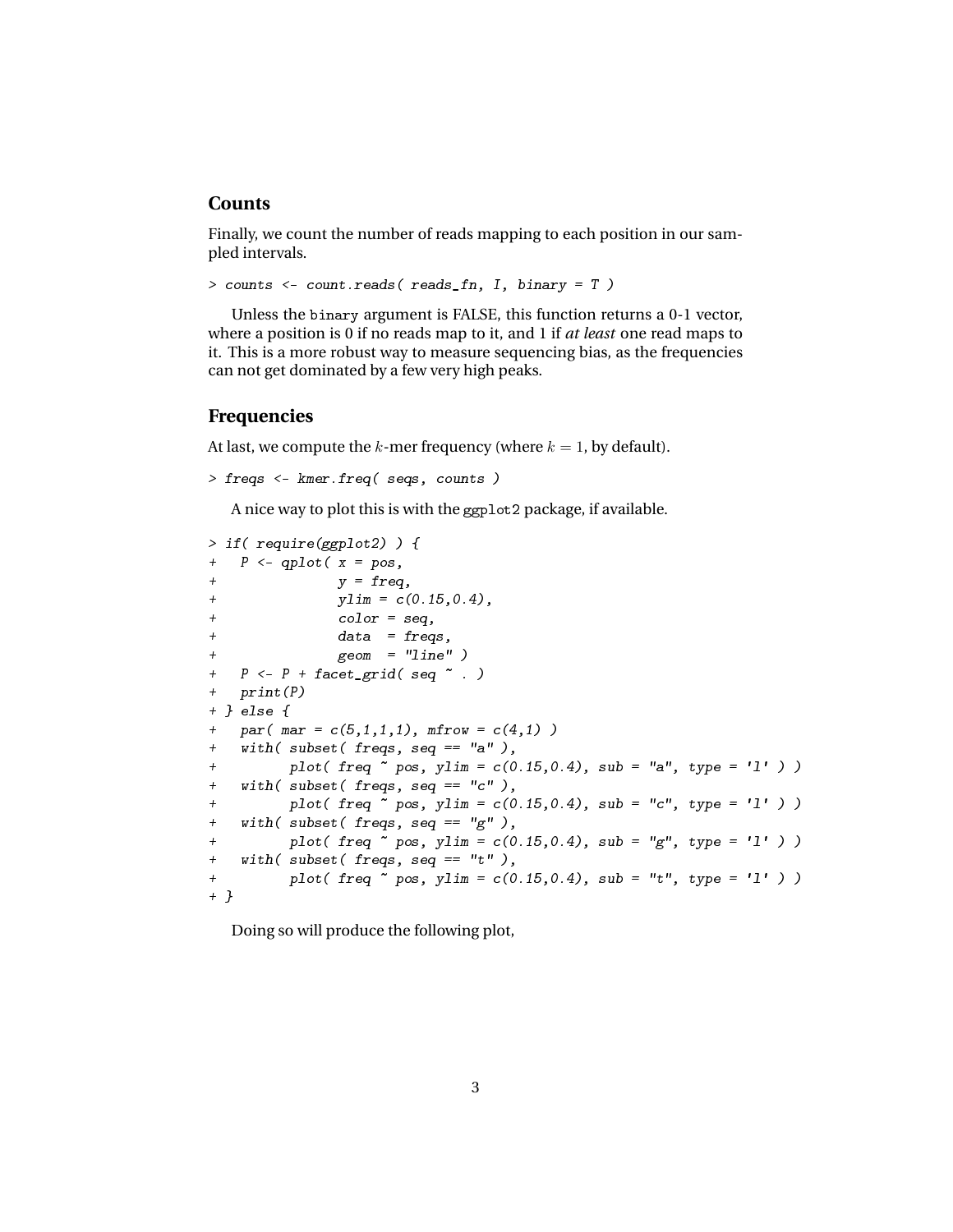

The x-axis shows the nucleotide position relative to the read start. Negative number occur in the genome to the left of mapped reads. In this set, the reads consist of positions 0-24.

We can see a clear bias here in positions 0-15, approximately. The rest of the plot looks relatively flat, as we would expect if the experiment was measuring abundance only and not a biased by the nucleotide sequence. In the next section we will adjust read counts to account for this.

# **3 Compensation**

### **Training**

To begin, we must fit a seqbias model to our dataset. This done very easily with the sequias.fit function. This will take only a few seconds, but when more reads are available a more accurate model can be trained at the expense of the training procedure taking up to several minutes.

```
> sb \le seqbias.fit( ref_fn, reads_fn, L = 5, R = 15)
```
The L and R arguments control the maximum number of positions to the left and right of the read start that may be considered. The model tries to consider only informative positions, so increasing these numbers will increase training time, but should never have a negative effect the accuracy of the model.

### **Prediction**

Once we have trained the seqbias model, we can use it to predict the sequencing bias across a set of intervals.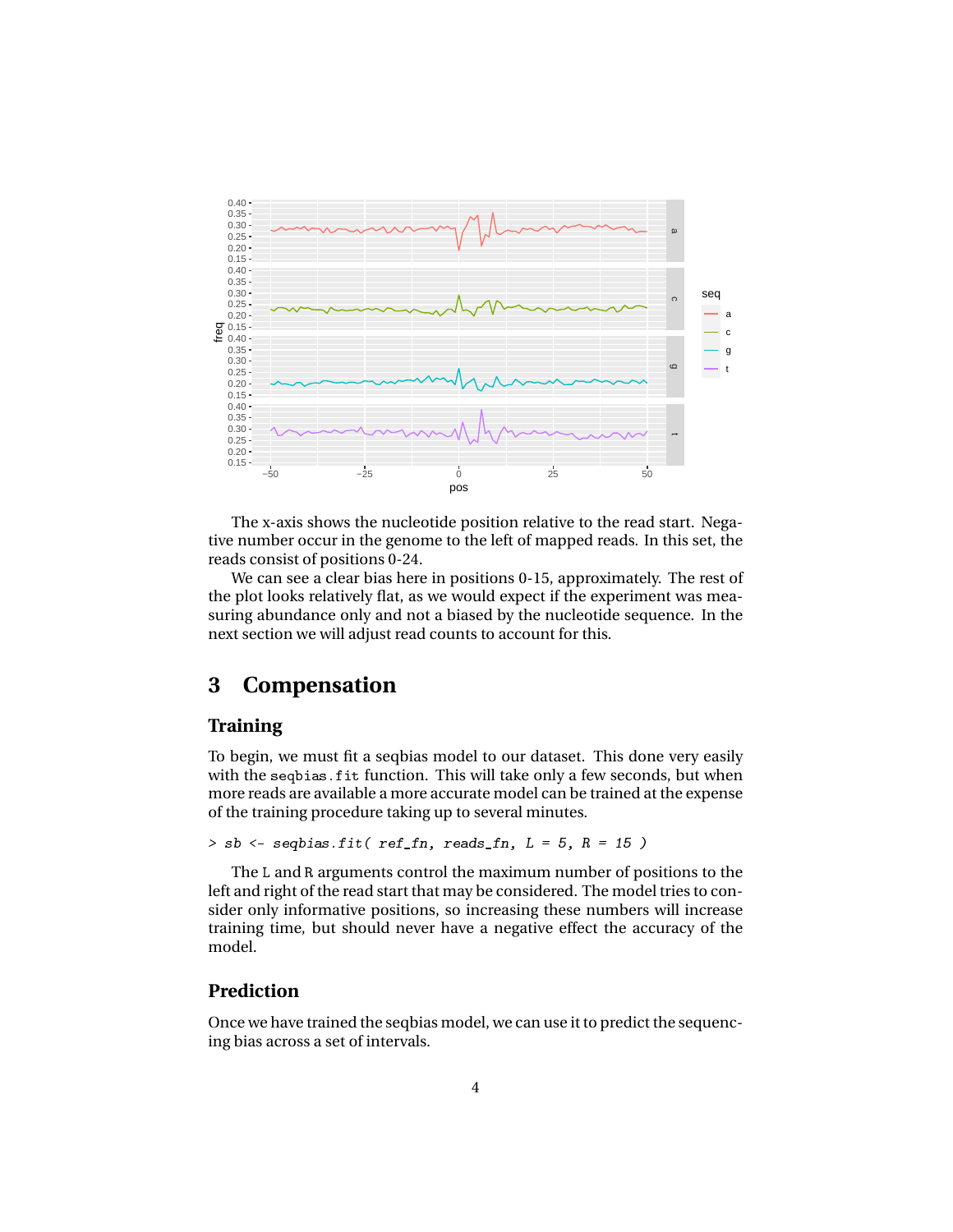```
> bias <- seqbias.predict( sb, I )
```
### **Adjustment**

To adjust, we will can simply divide the counts vectors by the bias vectors.

> counts.adj <- mapply( $FUN = \gamma$ ; counts, bias, SIMPLIFY = F)

The post-adjustment nucleotide frequencies can then be measured as before,

```
> freqs.adj <- kmer.freq( seqs, counts.adj )
  And plotted,
```

```
> if( require(ggplot2) ) {
+ P \leftarrow qplot(x = pos,+ y = freq,+ ylim = c(0.15, 0.4),
+ color = seq,
+ data = freqs.adj,
+ geom = "line" )
+ P \leftarrow P + \text{facet\_grid} seq \sim .)
+ print(P)
+ } else {
+ par( mar = c(5,1,1,1), m from = c(4,1) )+ with( subset( freqs.adj, seq == "a" ),
+ plot( freq \sim pos, ylim = c(0.15, 0.4), sub = "a", type = 'l' ) )
+ with( subset( freqs.adj, seq == "c" ),
+ plot( freq \sim pos, ylim = c(0.15, 0.4), sub = "c", type = 'l' ) )
+ with( subset( freqs.adj, seq == "g" ),
+ plot( freq \sim pos, ylim = c(0.15, 0.4), sub = "g", type = 'l' ) )
+ with( subset( freqs.adj, seq == "t"),
+ plot( freq \sim pos, ylim = c(0.15, 0.4), sub = "t", type = 'l' ) )+ }
```
The plot below results,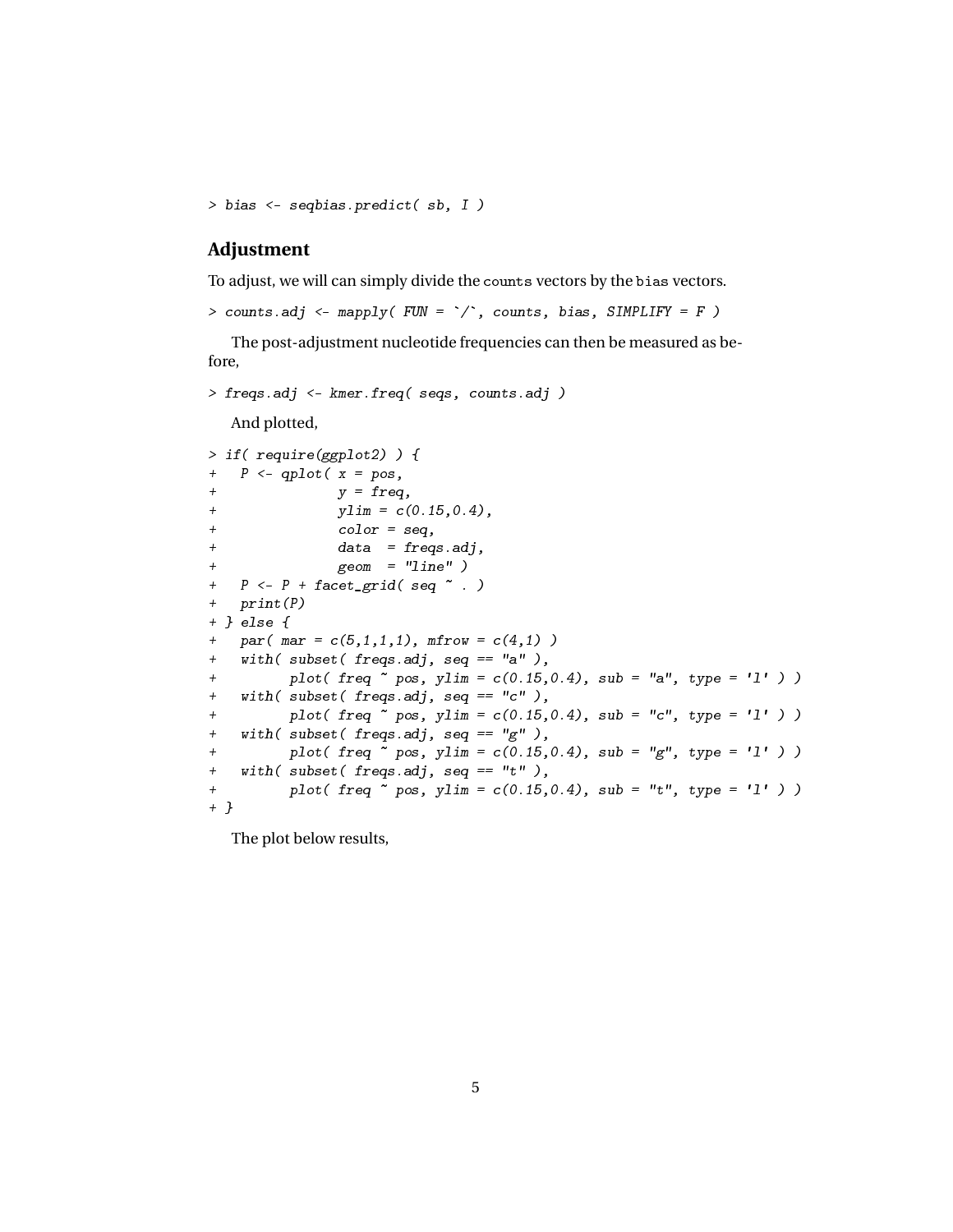

Compared to the first figure, the improvement is clear.

# **4 Save / Load**

If the model is fit using a large number of reads, it can take several minutes to train. To avoid repeatedly refitting the model, seqbias provides a mechanism to save and load the model to a YAML file with the seqbias.save and seqbias.load functions.

```
> seqbias.save( sb, "my_seqbias_model.yml" )
> # load the model sometime later
> sb <- seqbias.load( ref_fn, "my_seqbias_model.yml" )
```
Note when loading the model, we need to provide a reference sequence. The seqbias object keeps track of the reference sequence to make seqbias.predict more convenient.

# **5 Session Info**

```
> sessionInfo()
R version 4.2.0 RC (2022-04-21 r82226)
Platform: x86_64-pc-linux-gnu (64-bit)
Running under: Ubuntu 20.04.4 LTS
Matrix products: default
BLAS: /home/biocbuild/bbs-3.16-bioc/R/lib/libRblas.so
```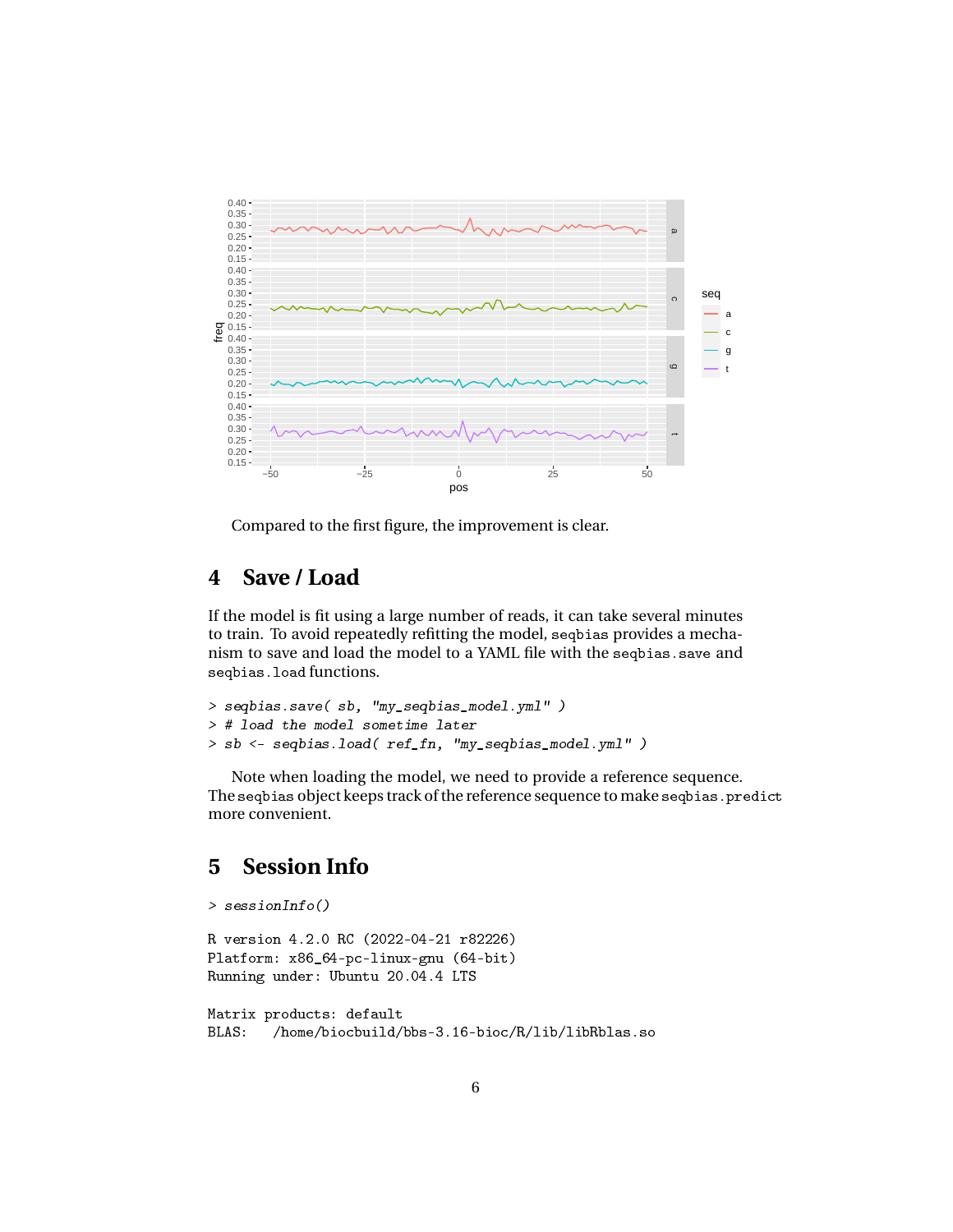```
locale:
[1] LC_CTYPE=en_US.UTF-8 LC_NUMERIC=C
[3] LC TIME=en GB LC COLLATE=C
[5] LC_MONETARY=en_US.UTF-8 LC_MESSAGES=en_US.UTF-8
[7] LC PAPER=en US.UTF-8 LC NAME=C
[9] LC_ADDRESS=C LC_TELEPHONE=C
[11] LC_MEASUREMENT=en_US.UTF-8 LC_IDENTIFICATION=C
attached base packages:
[1] stats4 stats graphics grDevices utils datasets methods
[8] base
other attached packages:
[1] ggplot2_3.3.5 Rsamtools_2.13.0 seqbias_1.45.0
[4] Biostrings_2.65.0 XVector_0.37.0 GenomicRanges_1.49.0
[7] GenomeInfoDb_1.33.0 IRanges_2.31.0 S4Vectors_0.35.0
[10] BiocGenerics_0.43.0
loaded via a namespace (and not attached):
[1] compiler 4.2.0 pillar 1.7.0 bitops 1.0-7
[4] tools_4.2.0 zlibbioc_1.43.0 digest_0.6.29
[7] lifecycle 1.0.1 tibble 3.1.6 gtable 0.3.0[10] pkgconfig_2.0.3 rlang_1.0.2 DBI_1.1.2
[13] cli_3.3.0 parallel_4.2.0 GenomeInfoDbData_1.2.8
[16] withr_2.5.0 dplyr_1.0.8 generics_0.1.2
[19] vctrs_0.4.1 <br> grid_4.2.0 tidyselect_1.1.2
[22] glue_1.6.2 R6_2.5.1 fansi_1.0.3
[25] BiocParallel_1.31.0 farver_2.1.0 purrr_0.3.4
[28] magrittr_2.0.3 scales_1.2.0 ellipsis_0.3.2
[31] assertthat_0.2.1 colorspace_2.0-3 labeling_0.4.2
[34] utf8_1.2.2 RCurl_1.98-1.6 munsell_0.5.0
[37] crayon_1.5.1
```
LAPACK: /home/biocbuild/bbs-3.16-bioc/R/lib/libRlapack.so

# **References**

- [1] Kasper Hansen, Steven Brenner, and Sandrine Dudoit. Biases in Illumina transcriptome sequencing caused by random hexamer priming. *Nucleic acids research*, pages 1–7, April 2010.
- [2] Ben Langmead, Cole Trapnell, Mihai Pop, and Steven Salzberg. Ultrafast and memory-efficient alignment of short DNA sequences to the human genome. *Genome biology*, 10(3):R25, 2009.